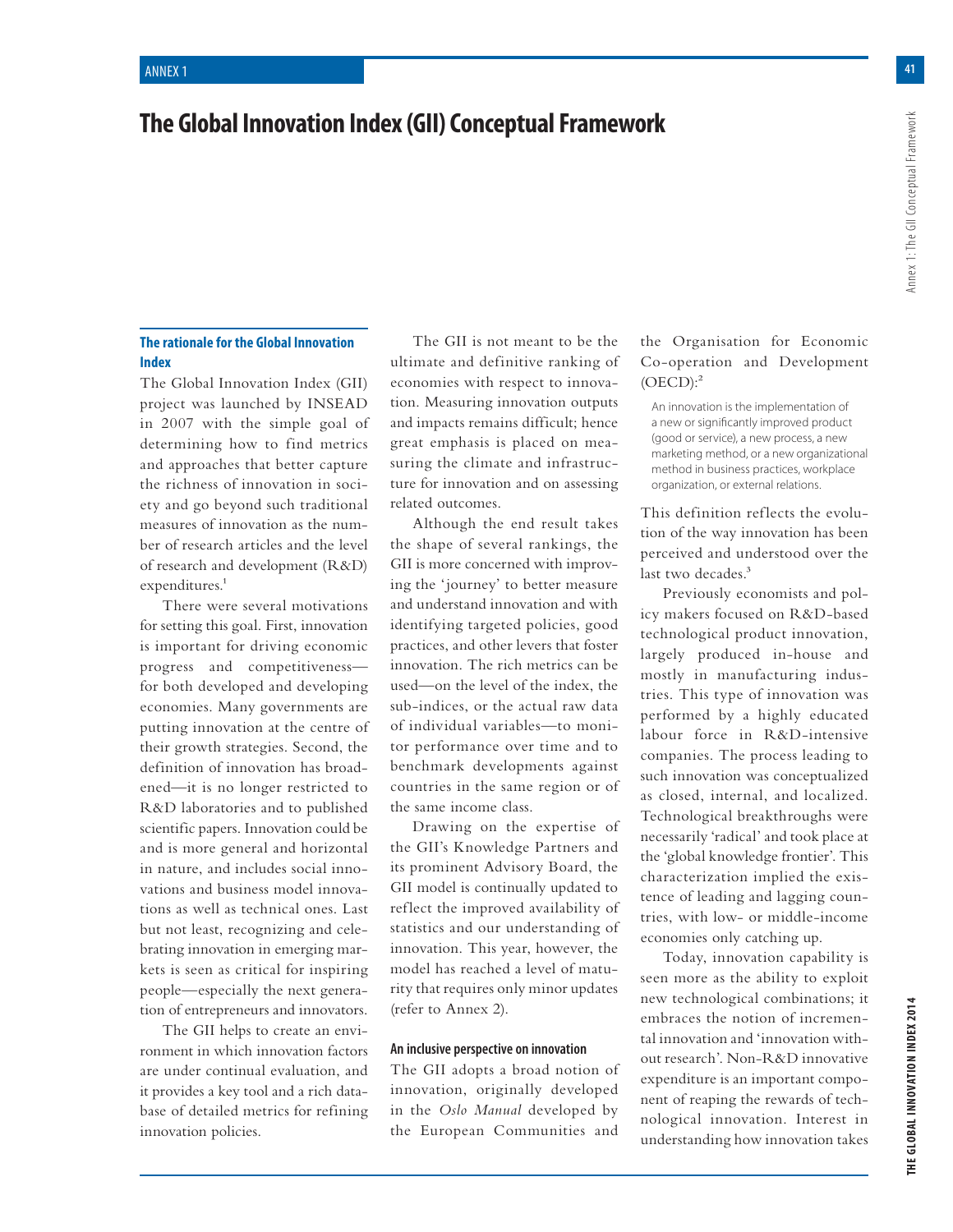# **Box 1: Building a statistical and analytical framework of the highly skilled**

Human capital is a central element of the innovation process, and the highly skilled play an especially important role in a knowledgebased economy. Significant efforts are now being devoted to improving both statistical and analytical frameworks and the availability and quality of the corresponding data to better understand the contribution of the human factor and its role in innovation. In particular, variables of interest for building indicators along the four different dimensions of measurement concerning the highly skilled, as elaborated as part of work being done by the Organisation for Economic Co-operation and Development (OECD), are set out in Figure 1.1. These dimensions are education, occupation, skills, and mobility.

A first set of indicators for measuring human capital focuses both on the role that education systems play in building competencies for science, technology, and innovation and on how this human capital is actually deployed in the labour market. These indicators position countries by looking at the performance of students from a young age and throughout the education system, with a special focus on those with scientific skills; those with science and engineering

degrees; and doctoral holders, who are specifically trained for research.

Additional indicators look beyond the education systems to labour market outcomes (the occupation dimension), the dimension of skills and related mismatches, and finally the mobility dimension.

Different data sources may be used to look at the dimensions illustrated in Figure 1.1. Some may be dedicated to a specific dimension, such as education statistics; others are more general and cover several dimensions, such as population censuses. Efforts to measure highly skilled labour at the international level have long relied on standard statistical sources such as censuses or labour force surveys. These are particularly useful with regard to their international harmonization and comparability, but present a number of limitations in terms of their frequency (population censuses) and sample size (labour force surveys). It has also become increasingly apparent that aggregate numbers derived from such data mask very heterogeneous situations across degree levels, fields of education, occupations, industries, countries, and so on, calling for the use of complementary information

from other data sources. Recent work by the OECD suggests that a statistical data framework and infrastructure characterized by the following statistical activities would meet the requirements for developing a comprehensive evidence base of the highly skilled population across the wide range of measurement dimensions illustrated in Figure 1.1:

- 1. analysis at different levels of aggregation: macro (basic aggregates), meso (e.g., industries), and micro (individual data);
- 2. consistent coverage of relevant populations of interest (e.g., researchers, doctorate holders, publishing scientists,  $etc.$ ); and
- 3. access to and analysis of data at the micro level (e.g., enabling the linking of data collected from different sources and econometric analysis at the level of decision-making units).

The following links give examples of OECD statistical data work and analyses that use such a framework in different ways:

- Database on education statistics: http:// www.oecd.org/education/database. htm.
- Statistics and indicators on the Careers of Doctorate Holders: www.oecd.org/ sti/cdh.
- Evidence on the mobility of scientists, based on bibliometric affiliation data: http://www.oecd.org/sti/researcherson-the-move-the-impact-of-brain-circulation.pdf.
- Database on immigrants in OECD and non-OECD countries: http://www.oecd. org/els/mig/dioc.htm.
- Programme for the International Assessment of Adult Competencies (PIAAC): http://www.oecd.org/site/ piaac/.

#### **Figure 1.1: Measurement dimensions of interest for a statistical and analytical framework of the highly skilled**



Source: OECD Secretariat.

Note: The variables listed in the figure are not exhaustive, but rather are a minimal set of variables for which data are considered most informative.

Annex 1: The GII Conceptual Framework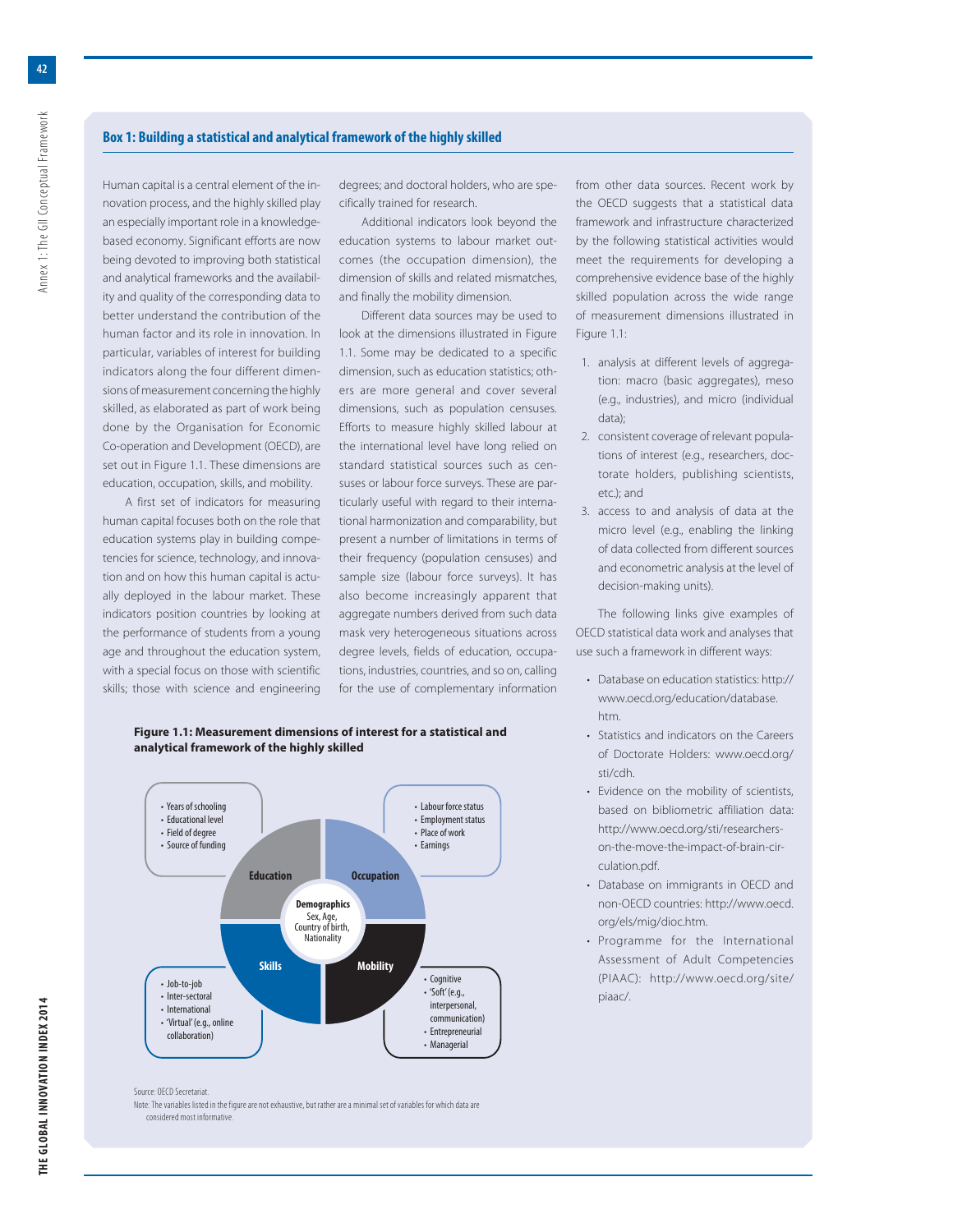place in low- and middle-income countries is increasing, along with an awareness that incremental forms of innovation can impact development. Furthermore, the process of innovation itself has changed significantly. Investment in innovation-related activity has consistently intensified at the firm, country, and global levels, adding both new innovation actors from outside highincome economies and nonprofit actors. The structure of knowledge production activity is more complex and geographically dispersed than ever.

A key challenge is to find metrics that capture innovation as it actually happens in the world today.<sup>4</sup> Direct official measures that quantify innovation outputs remain extremely scarce.<sup>5</sup> For example, there are no official statistics on the amount of innovative activity—defined as the number of new products, processes, or other innovations—for any given innovation actor, let alone for any given country (see Box 1, Annex 1 of Chapter 1 in the GII 2013). Most measures also struggle to appropriately capture the innovation outputs of a wider spectrum of innovation actors, such as the services sector or public entities.

The GII aims to move beyond the mere measurement of such simple innovation metrics. To do so will require the integration of new variables, with a trade-off between the quality of the variable on the one hand and achieving good country coverage on the other hand.

The timeliest possible indicators are used for the GII: 28.3% of data obtained are from 2013, 34.6% are from 2012, 11.6% are from 2011, 5.0% from 2010, and the small remainder (5.3%) from earlier years.<sup>6</sup>

Further, the *Oslo Manual* states that the human factor is important for enabling innovation at the firm level because 'much essential knowledge, particularly technological knowledge, is unwritten.'7

The theme of this year's GII, the 'Human Factor in Innovation', explores the role of the individuals and teams behind the innovation process. Statistically capturing this human contribution to innovation is a daunting challenge.

The organizations—such as the OECD and the National Science Foundation (NSF)—specializing in developing new innovation metrics, for instance, have started to address this lack of data by attempting to better understand precisely what is needed to measure the impact of talented human capital.

The OECD Innovation Strategy addresses four key areas when assessing the role of the highly skilled: education, occupation, skills, and mobility (see Box 1).

The NSF's *Science and Engineering Indicators 2014* report points out that measuring R&D human resources is not the only way to assess the human factor in innovation (Box 2). Other metrics—including employment in knowledge and technology-intensive industries and business sectors other than those specific to R&D also need to be assessed.

## **The GII conceptual framework**

The GII is an evolving project that builds on its previous editions while incorporating newly available data and that is inspired by the latest research on the measurement of innovation. This year the GII model includes 143 countries/economies that represent 92.9% of the world's population and 98.3% of the world's GDP (in current US dollars). The GII relies on two sub-indices—the Innovation Input Sub-Index and the Innovation Output Sub-Index each built around pillars. Four measures are calculated (see Figure 1):

- **1. Innovation Input Sub-Index:** Five input pillars capture elements of the national economy that enable innovative activities.
- **2. Innovation Output Sub-Index:** Innovation outputs are the results of innovative activities within the economy. Although the Output Sub-Index includes only two pillars, it has the same weight in calculating the overall GII scores as the Input Sub-Index.
- **3. The overall GII score** is the simple average of the Input and Output Sub-Indices.
- **4. The Innovation Efficiency Ratio** is the ratio of the Output Sub-Index to the Input Sub-Index. It shows how much innovation output a given country is getting for its inputs.

Each pillar is divided into three sub-pillars, each of which is composed of individual indicators, for a total of 81 indicators. The GII pays special attention to presenting a scoreboard for each economy that includes strengths and weaknesses (Appendix I Country/ Economy Profiles), making accessible the data series (Appendix II Data Tables), and providing data sources and definitions (Appendix III) and detailed technical notes (Appendix IV). Adjustments to the GII framework, including a detailed analysis of the factors influencing year-onyear changes, are detailed in Annex 2. In addition, since 2011 the GII has been submitted to an independent statistical audit performed by the Joint Research Centre of the European Union (results are detailed in Annex 3).

A table is included here for each pillar. That table provides a list of the pillar's indicators, specifying their type (composite indicators are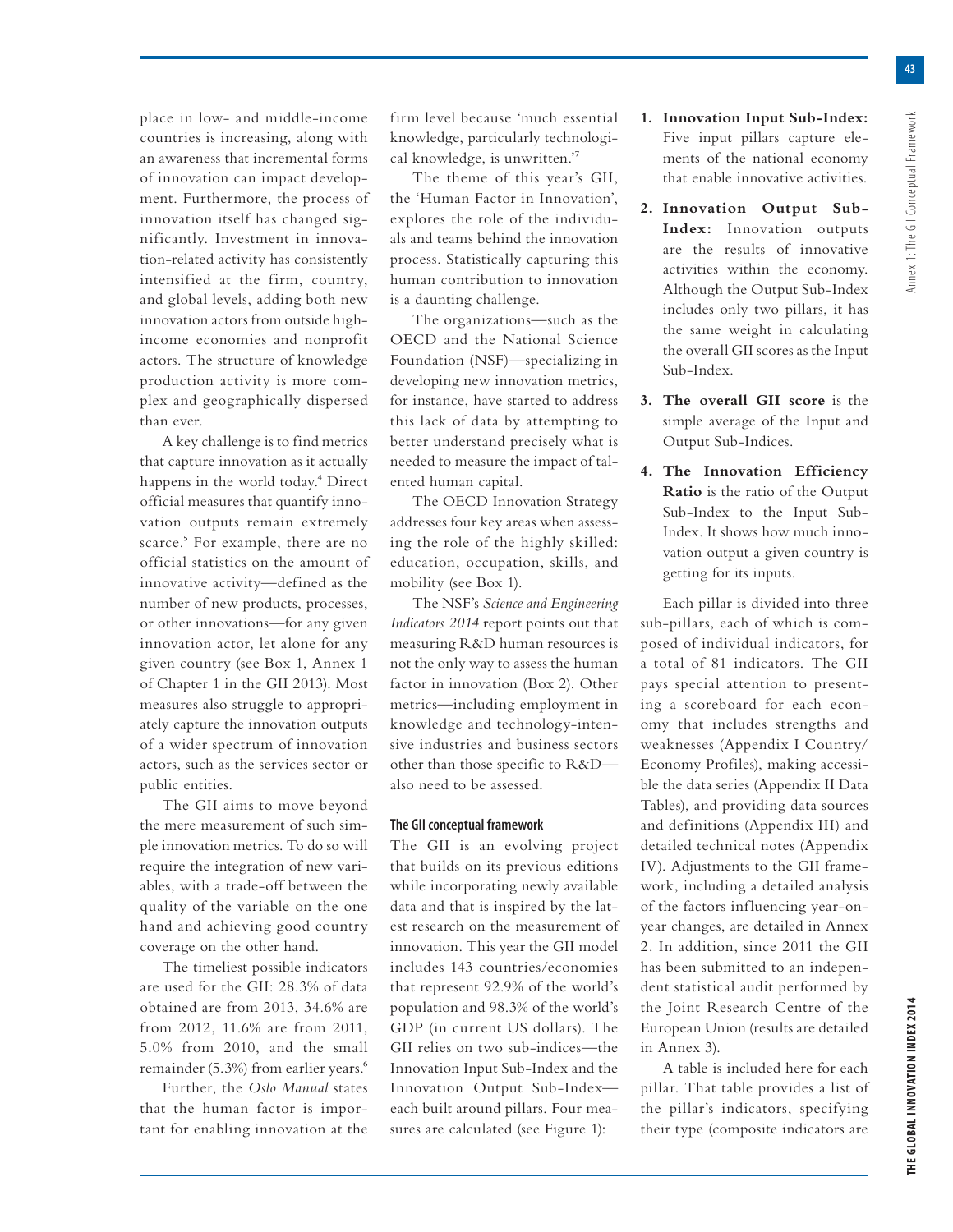#### **Box 2: New measurement approaches show innovation outside of R&D laboratories**

Measuring the human factor in innovation is an important part of understanding the economic and social conditions that foster innovation and assessing its impact. The National Science Foundation's National Center for Science and Engineering Statistics (NCSES) has indicators on the human factor in innovation largely from data on the education, occupations, and activities of highly skilled people in the United States of America and worldwide. The NCSES reports much of this human innovation– related data in the National Science Board's

biannual publication Science and Engineering Indicators (SEI).

SEI 2014 reported several findings that shed light on the human factor in innovation. The first highlights the important role of scientists and engineers who use their knowledge in research and development (R&D). $<sup>1</sup>$  The 2010 data are from the</sup> National Science Foundation's SESTAT database,<sup>2</sup> which indicate that 27% of employed US scientists and engineers reported R&D as a primary or secondary work activity (Figure 2.1). Although the scientists and engineers employed in S&E occupations are those most likely to perform R&D (57%) as a primary or secondary work activity, a considerable proportion of those in S&Erelated (21%) or non-S&E occupations (16%) also reported R&D as a primary or secondary activity.

To get at a more refined notion of the human factor in commercial innovation, for the first time in 2014, SEI 2014 reported employment in US knowledge- and technology-intensive industries (Table 2.1). This group consists of eight industries comprising

**Figure 2.1: Employed scientists and engineers with R&D activity, by broad field of highest degree and broad occupational category, 2010**



Source: NSF/NCSES, 2010.

Notes: Scientists and engineers include those with one or more S&E or S&E-related degrees at the bachelor's level or higher or those who have only a non-S&E degree at the bachelor's level or higher and are employed in an S&E or S&E-related occupation. R&D activity here refers to the share of workers reporting basic research, applied research, design, or development as a primary or secondary work activity in their principal job—activities ranking first or second in work hours.

(Continued)

**THE GLOBAL INNOVATION INDEX 2014** Annex 1: The GII Conceptual Framework **THE GLOBAL INNOVATION INDEX 2014** 

identified with an asterisk '\*', survey questions with a dagger '†', and the remaining indicators are hard data); their weight in the index (indicators with half weight are identified with the letter 'a'); and the direction of their effect (indicators for which higher values imply worse outcomes are identified with the letter 'b'). The table then provides each indicator's average values (in their respective units) per income group (World Bank classification) and for the whole sample of 143 economies retained in the final computation (Tables 1a through 1g).

#### **The Innovation Input Sub-Index**

The first sub-index of the GII, the Innovation Input Sub-Index, has five enabler pillars: Institutions, Human capital and research, Infrastructure, Market sophistication, and Business sophistication. Enabler pillars define aspects of the environment

Annex 1: The GII Conceptual Framework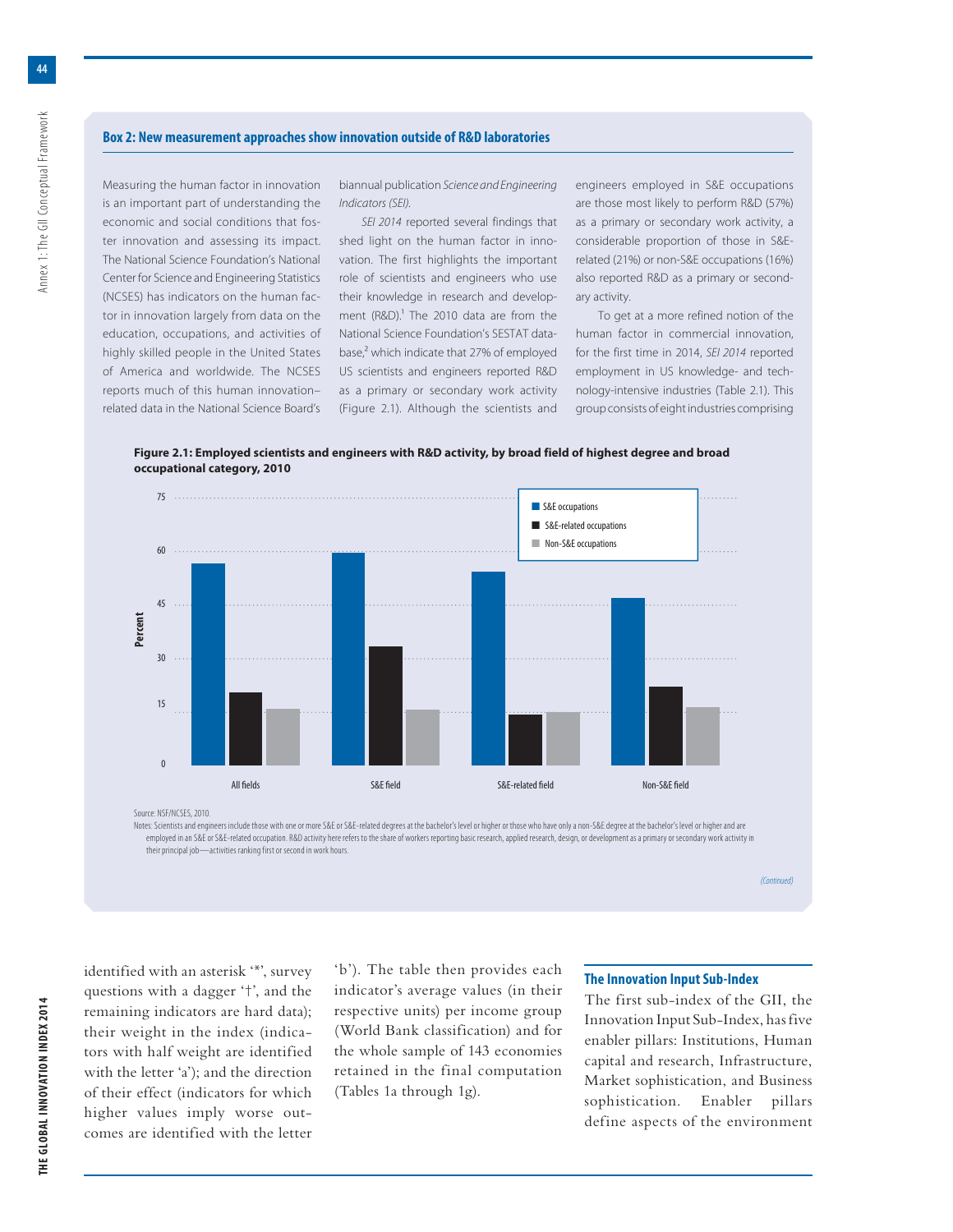**45**

## **Box 2: New measurement approaches show innovation outside of R&D laboratories** (continued)

| Table 2.1: Employment and R&D for selected US industries, 2012 or most recent year |
|------------------------------------------------------------------------------------|
|------------------------------------------------------------------------------------|

| Industry              |                               | <b>Employment</b><br>(millions of persons) | S&E share | Average salary<br>(actual US dollars) | <b>Business R&amp;D</b><br>$(2009)$ (US\$ billions) |
|-----------------------|-------------------------------|--------------------------------------------|-----------|---------------------------------------|-----------------------------------------------------|
| <b>All industries</b> |                               | 133.7                                      | 4.4       | 45,000                                | 282.4                                               |
|                       | <b>Commercial KI services</b> | 18.4                                       | 15.8      | 68,000                                | 78.8                                                |
|                       | HT manufacturing              | 1.8                                        | 26.4      | 70,000                                | 135.9                                               |

Sources: BEA, Annual Industry Accounts, available at http://www.bea.gov/industry/index.htm#annual; BLS, Current Employment Statistics, available at http://www.bls.gov/ces/; BLS, Occupational Employment Statistics, special tabulations, accessed 15 July 2013; NSF/NCSES, 2013; NSB, 2014.

Notes: Business R&D consists of domestic funding by companies' own internal funds and funds from other sources. Employment consists of the nonagricultural workforce. HT manufacturing industries and KI services are classifi the Organisation for Economic Co-operation and Development. HT manufacturing includes computers, communications, semiconductors, electronic and measuring instruments, aircraft and space vehicles, and pharmaceuticals. KI services include health, education, business, information, and financial services. Commercial KI services include business, information, and financial services. Business, R&D of commercial KI services consists of profes technical services and information. Coverage of some industries may vary among data sources due to differences in classification of industries. Salaries are rounded to the nearest thousand.

three commercial knowledge-intensive (KI) services—business, financial, and telecommunications; and five high-technology (HT) industries—aircraft and spacecraft, communications and semiconductors, computers, pharmaceuticals, and scientific instruments. US commercial KI services industries employ 18 million workers, or 14% of the non-government US labour force; US HT manufacturing industries employ 1.8 million workers, or 16% of the US manufacturing labour force (this comes to 1% of the total US non-government labour force). Both commercial KI services and HT manufactures pay higherthan-average wages because, in part, of their high concentration of highly skilled S&E workers. These data together cover a fuller range of human contributions to innovative business sectors, going beyond direct R&D personnel alone.

However, more work remains if we are to fully measure the human factor in innovation. The current approach of using data from education and labour force surveys

provides an incomplete picture of the human impact on innovation. One limitation to this approach is the lack of systematic data on the skills themselves, which is arguably as important as data on occupation or education in human capital. A further limitation is the lack of data on the technological know-how of employees and workers. Technological know-how is probably at least as important as formal education and training, and it becomes increasingly important as individuals advance in their careers. Advances in gathering data that allow for the more precise measurement of the skills and know-how of the people who work in these fields would help economies tailor policies to enhance the human factor of the innovative environment.

#### **Notes**

1 Scientists and engineers are defined as people who work in science and engineering (S&E) or S&E-related occupations or who hold at least a bachelor's level degree in an S&E or S&E-related field.

2 The Scientists and Engineers Statistical Data System (SESTAT) database is available at http:// ncsesdata.nsf.gov/sestat/sestat.html.

#### **References**

- BEA (US Bureau of Economic Analysis). Various years. 'Industry Economic Accounts'. Available at http:// www.bea.gov/Industry/Index.htm.
- ———. Various years. 'Annual Industry Accounts'. Available at http://www.bea.gov/industry/index. htm#annual.
- BLS (Bureau of Labor Statistics, US Department of Labor). 2013. Current Employment Statistics. Available at http://www.bls.gov/ces/, accessed 15 July 2013.
- -. 2013. Occupational Employment Statistics, special tabulations. Data supplied to the National Science Foundation by the Bureau of Labor Statistics; accessed 15 July 2013.
- NSB (National Science Board). 2014. Science and Engineering Indicators 2014. Arlington VA: National Science Foundation (NSB 14-01).
- NSF/NCSES (National Science Foundation, National Center for Science and Engineering Statistics). 2010. Scientists and Engineers Statistical Data System 2010. Database. Available at http://ncsesdata.nsf.gov/sestat/sestat.html.
- ———. 2013. Business Research and Development and Innovation Survey (BRDIS). Available at http://www.nsf.gov/statistics/srvyindustry/.

conducive to innovation within an economy.

#### **Pillar 1: Institutions**

Nurturing an institutional framework that attracts business and fosters growth by providing good governance and the correct levels of protection and incentives is essential

to innovation. The Institutions pillar captures the institutional framework of a country (Table 1a).

The political environment subpillar includes three indices that reflect perceptions of the likelihood that a government might be destabilized; the quality of public and civil services, policy formulation, and implementation; and perceptions of violations to press freedom.

The regulatory environment sub-pillar draws on two indices aimed at capturing perceptions on the ability of the government to formulate and implement cohesive policies that promote the development of the private sector and at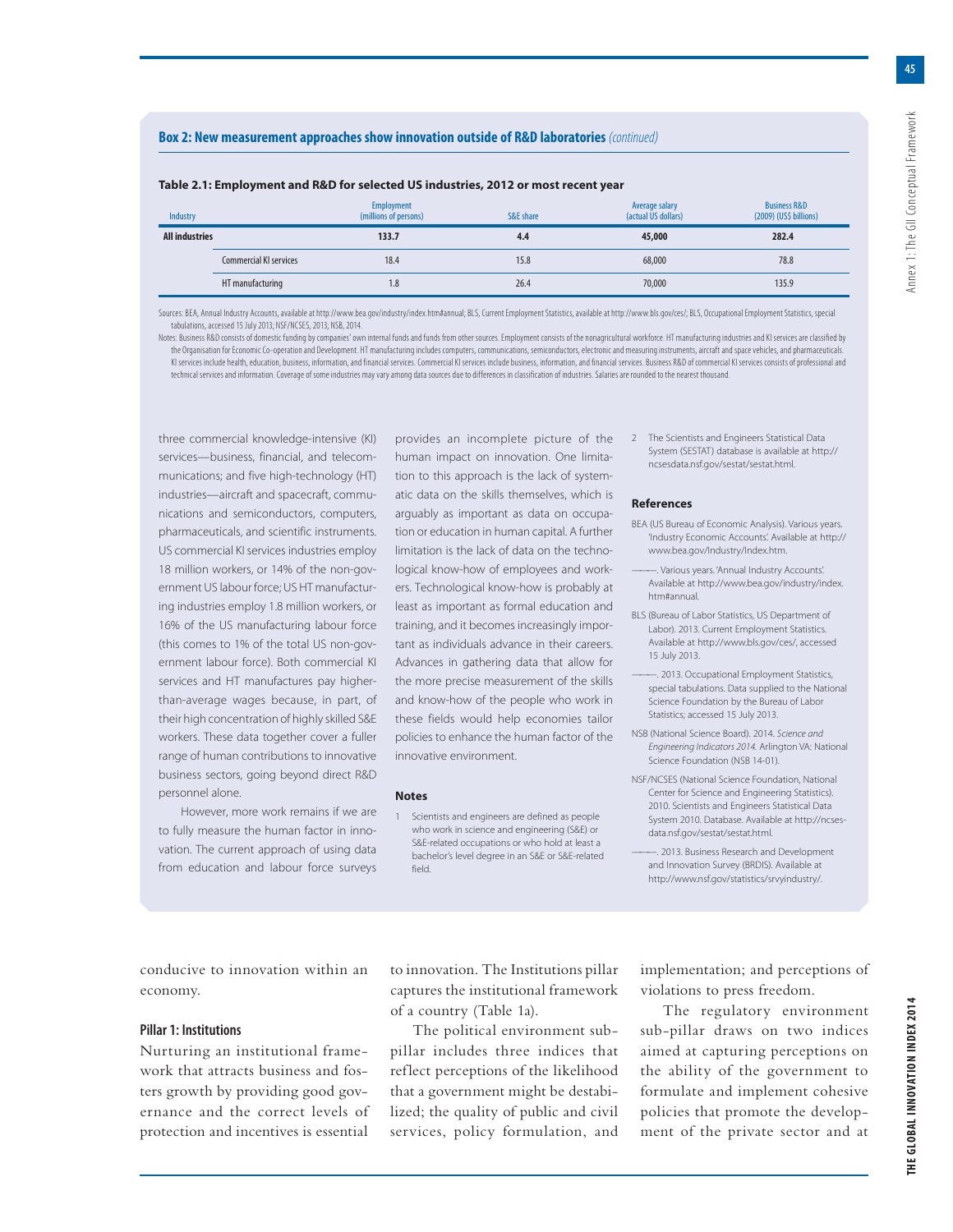#### **Figure 1: Framework of the Global Innovation Index 2014**



evaluating the extent to which the rule of law prevails (in aspects such as contract enforcement, property rights, the police, and the courts). The third indicator evaluates the cost of redundancy dismissal as the sum, in salary weeks, of the cost of advance notice requirements added to severance payments due when terminating a redundant worker.

The business environment subpillar expands on three aspects that directly affect private entrepreneurial endeavours by using the World Bank indices on the ease of starting a business; the ease of resolving insolvency (based on the recovery rate recorded as the cents on the dollar recouped by creditors through reorganization, liquidation, or debt enforcement/foreclosure proceedings); and the ease of paying taxes.

#### **Pillar 2: Human capital and research**

The level and standard of education and research activity in a country are prime determinants of the innovation capacity of a nation. This pillar tries to gauge the human capital of countries (Table 1b).

The first sub-pillar includes a mix of indicators aimed at capturing achievements at the elementary and secondary education levels. Education expenditure and school life expectancy are good proxies for coverage. Government expenditure per pupil, secondary gives a sense of the level of priority given to secondary education by the state. The quality of education is measured through the results to the OECD Programme for International Student Assessment (PISA), which examines 15-year-old students' performances in reading,

mathematics, and science, as well as the pupil-teacher ratio.

Higher education is crucial for economies to move up the value chain beyond simple production processes and products. The subpillar on tertiary education aims at capturing coverage (tertiary enrolment); priority is given to the sectors traditionally associated with innovation (with a series on the percentage of tertiary graduates in science and engineering, manufacturing, and construction); and the inbound and mobility of tertiary students, which plays a crucial role in the exchange of ideas and skills necessary for innovation.

The last sub-pillar, on R&D, measures the level and quality of R&D activities, with indicators on researchers (headcounts), gross

**46**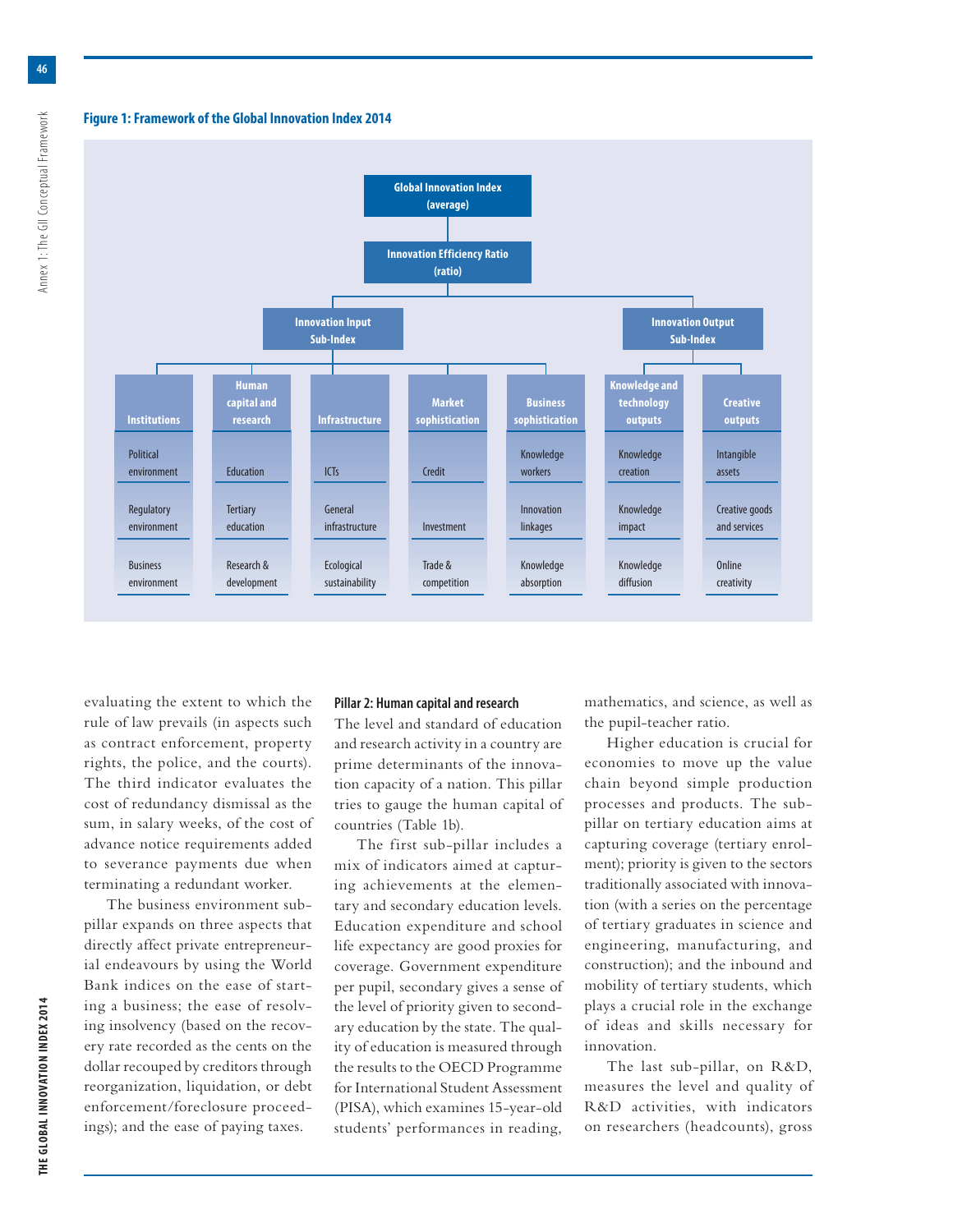**47**

expenditure, and the quality of scientific and research institutions as measured by the average score of the top three universities in the QS World University Ranking of 2013. By design, this indicator aims at capturing the availability of at least three higher education institutions of quality within each economy (i.e., included in the global top 700), and is not aimed at assessing the average level of all institutions within a particular economy.

## **Pillar 3: Infrastructure**

The third pillar includes three subpillars: information and communication technologies (ICTs), general infrastructure, and ecological sustainability (Table 1c).

Good and ecologically friendly communication, transport, and energy infrastructures facilitate the production and exchange of ideas, services, and goods and feed into the innovation system through increased productivity and efficiency, lower transaction costs, better access to markets, and sustainable growth.

The ICTs sub-pillar includes four indices developed by international organizations on ICT access, ICT use, online service by governments, and online participation of citizens.

The sub-pillar on general infrastructure includes the average of electricity output in kWh per capita; a composite indicator on logistics performance; and gross capital formation, which consists of outlays on additions to the fixed assets and net inventories of the economy, including land improvements (fences, ditches, drains); plant, machinery, and equipment purchases; and the construction of roads, railways, and the like, including schools, offices, hospitals, private residential dwellings, and commercial and industrial buildings.

#### **Table 1a: Institutions pillar**

|               |                                                                                                 | Average value by income group (0-100) |                                     |        |               |             |
|---------------|-------------------------------------------------------------------------------------------------|---------------------------------------|-------------------------------------|--------|---------------|-------------|
|               | Indicator                                                                                       | High<br>income                        | Upper-middle Lower-middle<br>income | income | Low<br>income | <b>Mean</b> |
| 1             | <b>Institutions</b>                                                                             |                                       |                                     |        |               |             |
| 1.1           | <b>Political environment</b>                                                                    |                                       |                                     |        |               |             |
| 1.1.1         |                                                                                                 |                                       |                                     |        |               |             |
|               |                                                                                                 |                                       |                                     |        |               |             |
|               |                                                                                                 |                                       |                                     |        |               |             |
| $1.2^{\circ}$ | <b>Regulatory environment</b>                                                                   |                                       |                                     |        |               |             |
|               |                                                                                                 |                                       |                                     |        |               |             |
|               |                                                                                                 |                                       |                                     |        |               |             |
|               | 1.2.3 Cost of redundancy dismissal, salary weeks <sup>b</sup> 14.17  19.01  26.05  19.41  19.04 |                                       |                                     |        |               |             |
| 1.3           | <b>Business environment</b>                                                                     |                                       |                                     |        |               |             |
|               |                                                                                                 |                                       |                                     |        |               |             |
|               |                                                                                                 |                                       |                                     |        |               |             |
|               |                                                                                                 |                                       |                                     |        |               |             |

Note: (\*) index, (†) survey question, (a) half weight, (b) higher values indicate worse outcomes.

#### **Table 1b: Human capital & research pillar**

|                |                                                                                          | Average value by income group (0-100) |                        |                        |               |      |
|----------------|------------------------------------------------------------------------------------------|---------------------------------------|------------------------|------------------------|---------------|------|
|                | <b>Indicator</b>                                                                         | High<br>income                        | Upper-middle<br>income | Lower-middle<br>income | Low<br>income | Mean |
| $\overline{2}$ | <b>Human capital and research</b>                                                        |                                       |                        |                        |               |      |
| 2.1            | <b>Education</b>                                                                         |                                       |                        |                        |               |      |
| 2.1.1          |                                                                                          |                                       |                        |                        |               |      |
| 2.1.2          |                                                                                          |                                       |                        |                        |               |      |
| 2.1.3          |                                                                                          |                                       |                        |                        |               |      |
| 2.1.4          | PISA scales in reading, maths & science <sup>a</sup> 496.34  427.85  360.19  n/a  469.85 |                                       |                        |                        |               |      |
| 2.1.5          |                                                                                          |                                       |                        |                        |               |      |
| 2.2            | <b>Tertiary education</b>                                                                |                                       |                        |                        |               |      |
| 2.2.1          |                                                                                          |                                       |                        |                        |               |      |
| 2.2.2          |                                                                                          |                                       |                        |                        |               |      |
| 2.2.3          |                                                                                          |                                       |                        |                        |               |      |
| 2.3            | Research and development (R&D)                                                           |                                       |                        |                        |               |      |
| 2.3.1          |                                                                                          |                                       |                        |                        |               |      |
| 2.3.2          |                                                                                          |                                       |                        |                        |               |      |
|                |                                                                                          |                                       |                        |                        |               |      |

Note: (\*) index, (†) survey question, (a) half weight, (b) higher values indicate worse outcomes.

1 Scaled by percent of GDP per capita.

The sub-pillar on ecological sustainability includes three indicators: GDP per unit of energy use (a measure of efficiency in the use of energy), the Environmental Performance Index of Yale and Columbia Universities, and the number of certificates of conformity with standard ISO 14001 on environmental management systems issued.

#### **Pillar 4: Market sophistication**

The ongoing global financial crisis has underscored how crucial the availability of credit, investment funds, and access to international markets is for businesses to prosper. The Market sophistication pillar has three sub-pillars structured around market conditions and the total level of transactions (Table 1d).

The credit sub-pillar includes a measure on the ease of getting credit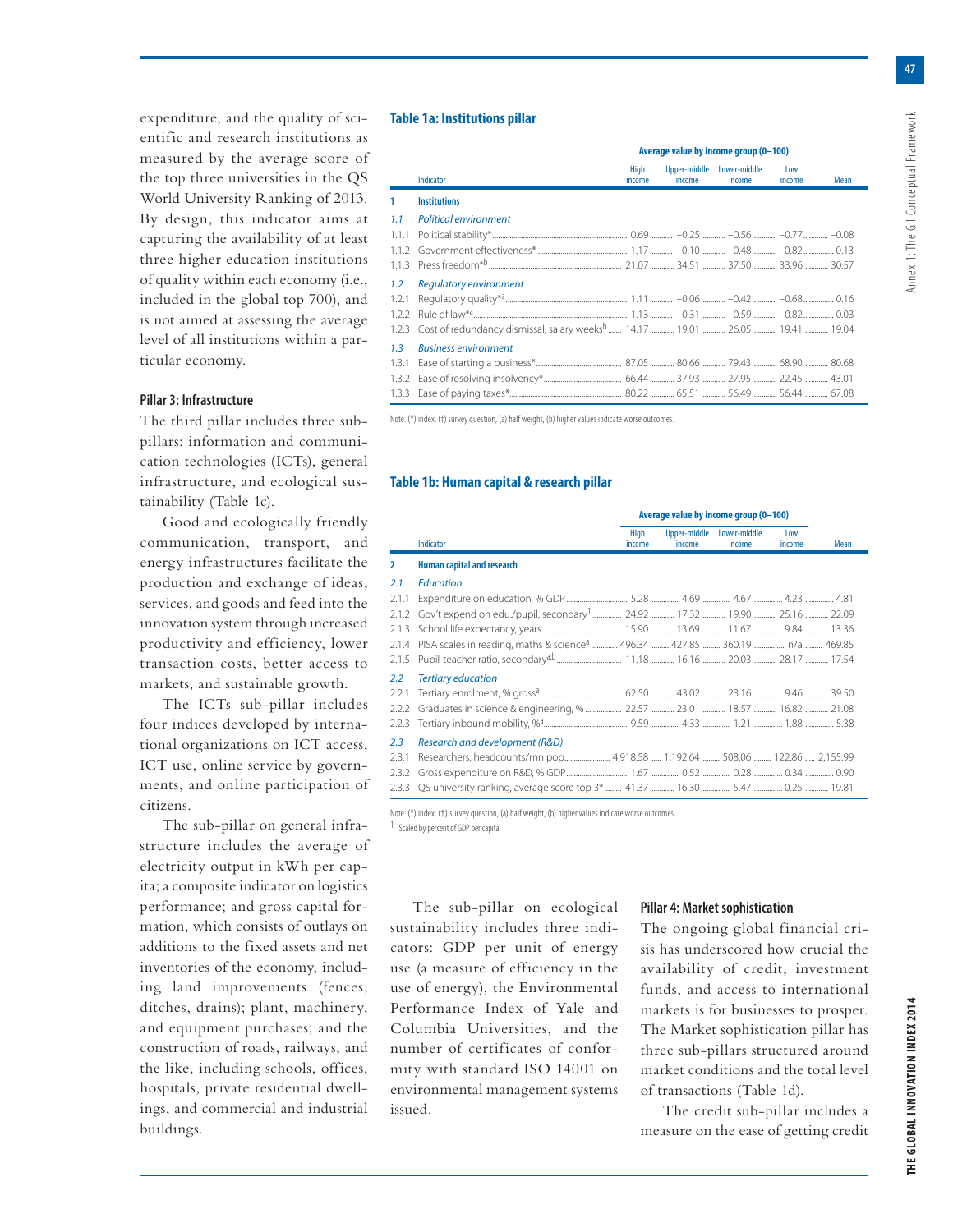Annex 1: The GII Conceptual Framework

## **Table 1c: Infrastructure pillar**

|       |                                                   | Average value by income group (0-100) |                        |                        |               |      |
|-------|---------------------------------------------------|---------------------------------------|------------------------|------------------------|---------------|------|
|       | Indicator                                         | High<br>income                        | Upper-middle<br>income | Lower-middle<br>income | Low<br>income | Mean |
| 3     | <b>Infrastructure</b>                             |                                       |                        |                        |               |      |
| 3.1   | Information and communication technologies (ICTs) |                                       |                        |                        |               |      |
| 3.1.1 |                                                   |                                       |                        |                        |               |      |
| 3.1.2 |                                                   |                                       |                        |                        |               |      |
| 3.1.3 |                                                   |                                       |                        |                        |               |      |
| 3.1.4 |                                                   |                                       |                        |                        |               |      |
| 3.2   | <b>General infrastructure</b>                     |                                       |                        |                        |               |      |
| 3.2.1 |                                                   |                                       |                        |                        |               |      |
| 3.2.2 |                                                   |                                       |                        |                        |               |      |
| 3.2.3 |                                                   |                                       |                        |                        |               |      |
| 3.3   | <b>Ecological sustainability</b>                  |                                       |                        |                        |               |      |
| 3.3.1 |                                                   |                                       |                        |                        |               |      |
| 3.3.2 |                                                   |                                       |                        |                        |               |      |
| 3.3.3 |                                                   |                                       |                        |                        |               |      |

Note: (\*) index, (†) survey question, (a) half weight, (b) higher values indicate worse outcomes.

#### **Table 1d: Market sophistication pillar**

|       |                              | Average value by income group (0-100) |                        |                        |               |      |
|-------|------------------------------|---------------------------------------|------------------------|------------------------|---------------|------|
|       | Indicator                    | High<br>income                        | Upper-middle<br>income | Lower-middle<br>income | Low<br>income | Mean |
| 4     | <b>Market sophistication</b> |                                       |                        |                        |               |      |
| 4.1   | Credit                       |                                       |                        |                        |               |      |
| 4.1.1 |                              |                                       |                        |                        |               |      |
| 4.1.2 |                              |                                       |                        |                        |               |      |
| 4.1.3 |                              |                                       |                        |                        |               |      |
| 4.2   | Investment                   |                                       |                        |                        |               |      |
| 4.2.1 |                              |                                       |                        |                        |               |      |
| 4.2.2 |                              |                                       |                        |                        |               |      |
|       |                              |                                       |                        |                        |               |      |
| 4.2.4 |                              |                                       |                        |                        |               |      |
| 4.3   | <b>Trade and competition</b> |                                       |                        |                        |               |      |
| 4.3.1 |                              |                                       |                        |                        |               |      |
| 4.3.2 |                              |                                       |                        |                        |               |      |
|       |                              |                                       |                        |                        |               |      |

Note: (\*) index, (†) survey question, (a) half weight, (b) higher values indicate worse outcomes.

aimed at measuring the degree to which collateral and bankruptcy laws facilitate lending by protecting the rights of borrowers and lenders, as well as the rules and practices affecting the coverage, scope, and accessibility of credit information. Transactions are given by the total value of domestic credit and, in an attempt to make the model more applicable to emerging markets, by the gross loan portfolio of microfinance institutions.

The investment sub-pillar includes the ease of protecting investors index as well as three indicators on the level of transactions. To show whether market size is matched by market dynamism, stock market capitalization is complemented by the total value of shares traded. The last metric is a hard data metric on venture capital deals, taking into

account a total of 18,860 deals in 71 countries in 2013.

The last sub-pillar tackles trade and competition. The market conditions for trade are given by two indicators: the average tariff rate weighted by import shares and a measure capturing non-agricultural market access conditions to foreign markets (five major export markets weighted actual applied tariffs for non-agricultural exports). The third and last indicator is a survey question that reflects on the intensity of competition in local markets. Efforts made at finding hard data on competition have so far proved unsuccessful.

#### **Pillar 5: Business sophistication**

The last enabler pillar tries to capture the level of business sophistication to assess how conducive firms are to innovation activity (Table 1e). The Human capital and research pillar (pillar 2) made the case that the accumulation of human capital through education, and particularly higher education and the prioritization of R&D activities, is an indispensable condition for innovation to take place. That logic is taken one step further here with the assertion that businesses foster their productivity, competitiveness, and innovation potential with the employment of highly qualified professionals and technicians.

The first sub-pillar includes four quantitative indicators on knowledge workers: employment in knowledge-intensive services; the availability of formal training at the firm level; R&D performed by business enterprise (GERD) as a percentage of GDP (i.e., GERD over GDP); and the percentage of total gross expenditure of R&D that is financed by business enterprise. In addition, the sub-pillar includes an indicator related to the Graduate Management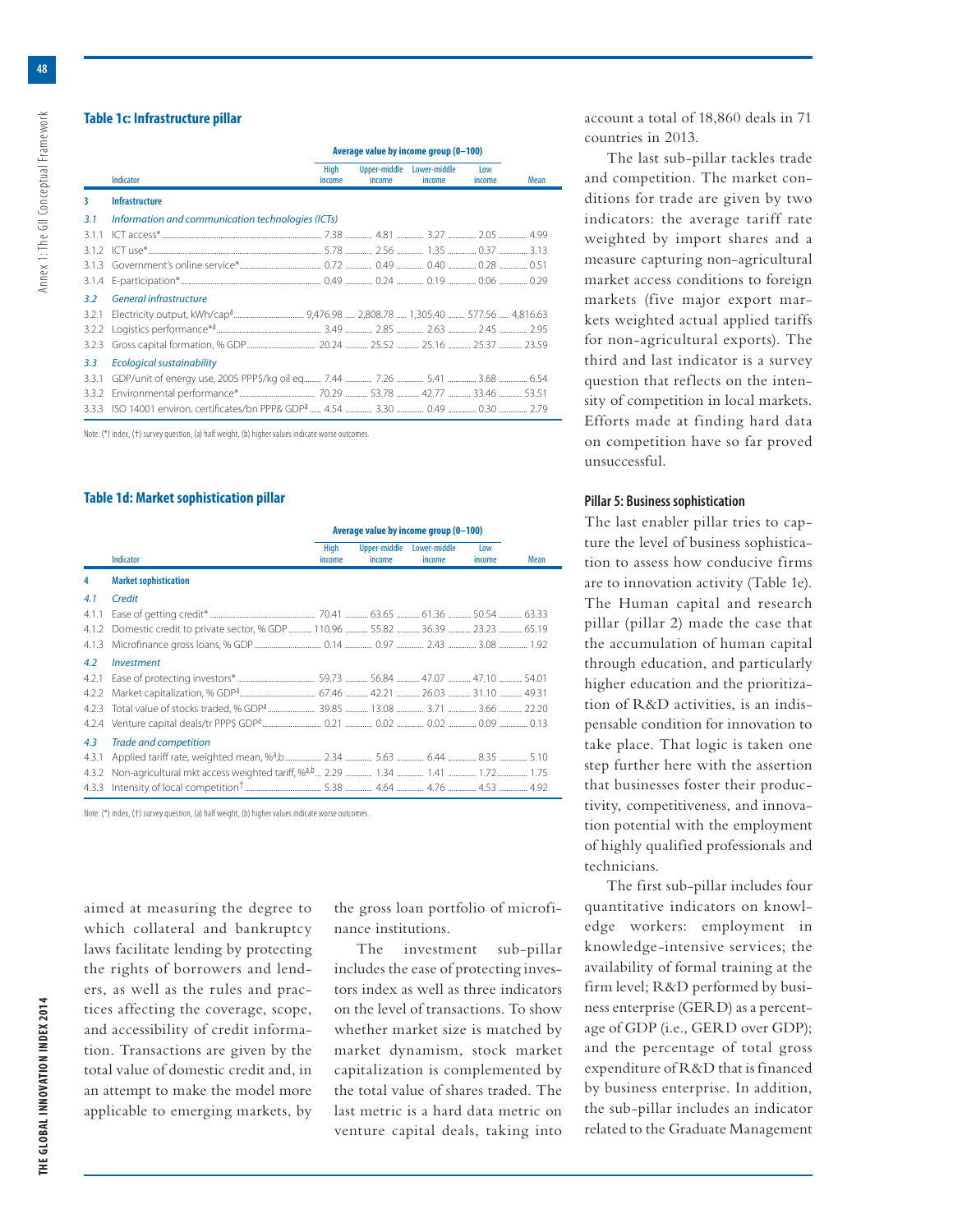**49**

Admission Test (GMAT).<sup>8</sup> The total number of GMAT test takers (scaled by population aged 20 to 34 years old) were taken as a proxy for the entrepreneurial mindset of young graduates).

Innovation linkages and public/ private/academic partnerships are essential to innovation. In emerging markets, pockets of wealth have developed around industrial or technological clusters and networks, in sharp contrast to the poverty that may prevail in the rest of the territory. The innovation linkages subpillar draws on both qualitative and quantitative data regarding business/ university collaboration on R&D, the prevalence of well-developed and deep clusters, the level of gross R&D expenditure financed by abroad, and the number of deals on joint ventures and strategic alliances. The latter covers a total of 2,978 deals announced in 2013, with firms headquartered in 127 participating economies.<sup>9</sup> In addition, the total number of Patent Cooperation Treaty (PCT) and national office published patent family applications filed by residents in at least three offices is included this year to proxy for international linkages.

In broad terms, pillar 4 on market sophistication makes the case that well-functioning markets contribute to the innovation environment through competitive pressure, efficiency gains, and economies of transaction and by allowing supply to meet demand. Markets that are open to foreign trade and investment have the additional effect of exposing domestic firms to best practices around the globe, which is critical to innovation through knowledge absorption and diffusion, which are considered in pillars 5 and 6. The rationale behind sub-pillars 5.3 on knowledge absorption (an enabler) and 6.3 on knowledge diffusion (a

#### **Table 1e: Business sophistication pillar**

|       |                                                                              | Average value by income group (0-100) |                        |                        |               |      |
|-------|------------------------------------------------------------------------------|---------------------------------------|------------------------|------------------------|---------------|------|
|       | Indicator                                                                    | <b>High</b><br>income                 | Upper-middle<br>income | Lower-middle<br>income | Low<br>income | Mean |
| 5     | <b>Business sophistication</b>                                               |                                       |                        |                        |               |      |
| 5.1   | Knowledge workers                                                            |                                       |                        |                        |               |      |
| 5.1.1 | Knowledge-intensive employment, % 37.42  22.37  17.48  6.71  26.63           |                                       |                        |                        |               |      |
| 5.1.2 | Firms offering formal training, % firms 45.12  40.57  30.78  31.68  36.75    |                                       |                        |                        |               |      |
| 5.1.3 |                                                                              |                                       |                        |                        |               |      |
| 5.1.4 |                                                                              |                                       |                        |                        |               |      |
| 5.1.5 |                                                                              |                                       |                        |                        |               |      |
| 5.2   | <b>Innovation linkages</b>                                                   |                                       |                        |                        |               |      |
| 5.2.1 |                                                                              |                                       |                        |                        |               |      |
| 5.2.2 |                                                                              |                                       |                        |                        |               |      |
| 5.2.3 |                                                                              |                                       |                        |                        |               |      |
| 5.2.4 |                                                                              |                                       |                        |                        |               |      |
| 5.2.5 |                                                                              |                                       |                        |                        |               |      |
| 5.3   | Knowledge absorption                                                         |                                       |                        |                        |               |      |
| 5.3.1 |                                                                              |                                       |                        |                        |               |      |
| 5.3.2 | High-tech imports less re-imports, % tot. trade 9.35  9.24  7.46  6.80  8.53 |                                       |                        |                        |               |      |
| 5.3.3 |                                                                              |                                       |                        |                        |               |      |
|       |                                                                              |                                       |                        |                        |               |      |

Note: (\*) index, (†) survey question, (a) half weight, (b) higher values indicate worse outcomes.

result)—two sub-pillars designed to be mirror images of each other is precisely that together they will reveal how good countries are at absorbing and diffusing knowledge.

Sub-pillar 5.3 includes four statistics that are linked to sectors with high-tech content or are key to innovation: royalty and license fees payments as a percentage of total imports; high-tech imports (net of re-imports) as a percentage of total trade; imports of communication, computer and information services as a percentage of total trade;<sup>10</sup> and net inflows of foreign direct investment (FDI) as a percentage of GDP.

#### **The Innovation Output Sub-Index**

Innovation outputs are the results of innovative activities within the economy. Although the Output Sub-Index includes only two pillars, it has the same weight in calculating the overall GII scores as the Input Sub-Index. There are two output pillars: Knowledge and technology outputs and Creative outputs.

## **Pillar 6: Knowledge and technology outputs**

This pillar covers all those variables that are traditionally thought to be the fruits of inventions and/ or innovations (Table 1f). The first sub-pillar refers to the creation of knowledge. It includes five indicators that are the result of inventive and innovative activities: patent applications filed by residents both at the national patent office and at the international level through the PCT; utility model applications filed by residents at the national office; scientific and technical published articles in peer-reviewed journals; and an economy's number of articles (H) that have received at least H citations.

The second sub-pillar, on knowledge impact, includes statistics representing the impact of innovation activities at the micro- and macroeconomic level or related proxies: increases in labour productivity, the entry density of new firms, spending on computer software, and the number of certificates of conformity with standard ISO 9001 on quality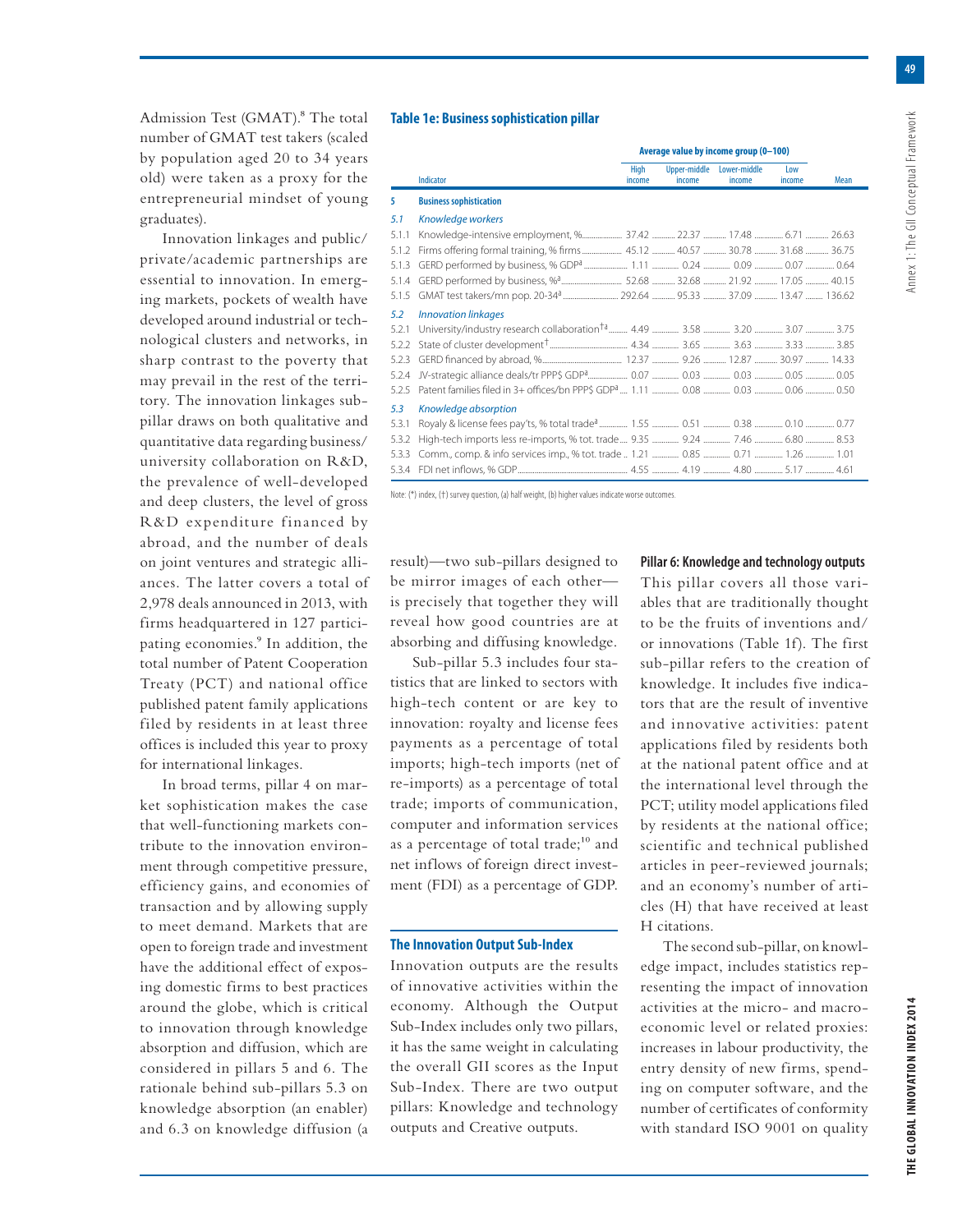Annex 1: The GII Conceptual Framework

# **Table 1f: Knowledge & technology outputs pillar**

|       |                                                                                        | Average value by income group (0-100) |                        |                        |               |      |
|-------|----------------------------------------------------------------------------------------|---------------------------------------|------------------------|------------------------|---------------|------|
|       | Indicator                                                                              | <b>High</b><br>income                 | Upper-middle<br>income | Lower-middle<br>income | Low<br>income | Mean |
| 6     | Knowledge and technology outputs                                                       |                                       |                        |                        |               |      |
| 6.1   | Knowledge creation                                                                     |                                       |                        |                        |               |      |
| 6.1.1 |                                                                                        |                                       |                        |                        |               |      |
| 6.1.2 |                                                                                        |                                       |                        |                        |               |      |
| 6.1.3 |                                                                                        |                                       |                        |                        |               |      |
| 6.1.4 |                                                                                        |                                       |                        |                        |               |      |
| 6.1.5 |                                                                                        |                                       |                        |                        |               |      |
| 6.2   | Knowledge impact                                                                       |                                       |                        |                        |               |      |
| 6.2.1 |                                                                                        |                                       |                        |                        |               |      |
| 6.2.2 |                                                                                        |                                       |                        |                        |               |      |
| 6.2.3 |                                                                                        |                                       |                        |                        |               |      |
| 6.2.4 |                                                                                        |                                       |                        |                        |               |      |
| 6.2.5 | High- & medium-high-tech manufactures, % <sup>3</sup> 33.10  22.78  16.45  7.27  25.00 |                                       |                        |                        |               |      |
| 6.3   | Knowledge diffusion                                                                    |                                       |                        |                        |               |      |
| 6.3.1 |                                                                                        |                                       |                        |                        |               |      |
| 6.3.2 |                                                                                        |                                       |                        |                        |               |      |
| 6.3.3 |                                                                                        |                                       |                        |                        |               |      |
|       | 634 FDI net outflows % GDP<br>1269 1991 028 (0.41) 10.46                               |                                       |                        |                        |               |      |

Note: (\*) index, (†) survey question, (a) half weight, (b) higher values indicate worse outcomes.

# **Table 1g: Creative outputs pillar**

|       |                                                                                                        | Average value by income group (0-100) |                        |                        |               |      |
|-------|--------------------------------------------------------------------------------------------------------|---------------------------------------|------------------------|------------------------|---------------|------|
|       | Indicator                                                                                              | <b>High</b><br>income                 | Upper-middle<br>income | Lower-middle<br>income | Low<br>income | Mean |
| 7     | <b>Creative outputs</b>                                                                                |                                       |                        |                        |               |      |
| 7.1   | Intangible assets                                                                                      |                                       |                        |                        |               |      |
| 7.1.1 |                                                                                                        |                                       |                        |                        |               |      |
| 7.1.2 | Madrid trademark applications/bn PPP\$ GDP <sup>a</sup> 2.01  0.73  0.10  1.33                         |                                       |                        |                        |               |      |
| 7.1.3 |                                                                                                        |                                       |                        |                        |               |      |
| 7.1.4 |                                                                                                        |                                       |                        |                        |               |      |
| 7.2   | Creative goods and services                                                                            |                                       |                        |                        |               |      |
| 7.2.1 |                                                                                                        |                                       |                        |                        |               |      |
| 7.2.2 |                                                                                                        |                                       |                        |                        |               |      |
| 7.2.3 |                                                                                                        |                                       |                        |                        |               |      |
| 7.2.4 |                                                                                                        |                                       |                        |                        |               |      |
| 7.2.5 |                                                                                                        |                                       |                        |                        |               |      |
| 7.3   | <b>Online creativity</b>                                                                               |                                       |                        |                        |               |      |
| 7.3.1 | 0.41 million 16.22 million 16.22 million 16.22 million 16.22 million 16.22 million 16.41 million 16.22 |                                       |                        |                        |               |      |
| 7.3.2 |                                                                                                        |                                       |                        |                        |               |      |
| 7.3.3 | Wikipedia monthly edits/mn pop. 15–69 19,630.51  4,827.56  2,107.01  173.15  8,568.66                  |                                       |                        |                        |               |      |
|       |                                                                                                        |                                       |                        |                        |               |      |

Note: (\*) index, (†) survey question, (a) half weight, (b) higher values indicate worse outcomes. Scores rather than values are presented for indicators 7.3.1, 7.3.2, and 7.3.4.

management systems issued. To strengthen the sub-pillar, the measure of high- and medium-hightech industrial output over total manufactures output was added this year.

The third sub-pillar, on knowledge diffusion, is the mirror image

of the knowledge absorption subpillar of pillar 5. It includes four statistics all linked to sectors with high-tech content or that are key to innovation: royalty and license fees receipts as a percentage of total trade; high-tech exports (net of re-exports) as a percentage of total trade; exports

of communication, computer and information services as a percentage of total trade;<sup>11</sup> and net outflows of FDI as a percentage of GDP.

# **Pillar 7: Creative outputs**

The role of creativity for innovation is still largely underappreciated in innovation measurement and policy debates. Since its inception, the GII has always emphasized measuring creativity as part of its Innovation Output Sub-Index. The last pillar, on creative outputs, has three subpillars (Table 1g).

The first sub-pillar on intangible assets includes statistics on trademark applications by residents at the national office; trademark applications under the Madrid System by country of  $origin, <sup>12</sup>$  and two survey questions regarding the use of ICTs in business and organizational models, new areas that are increasingly linked to process innovations in the literature.

The second sub-pillar on creative goods and services includes proxies to get at creativity and the creative outputs of an economy. This year, in an attempt to include broader sectoral coverage, a global entertainment and media output composite was added. In addition, the indicator on audio-visual and related services exports was renamed 'Cultural and creative services exports' and expanded to include information services, advertising, market research and public opinion polling, and other personal, cultural, and recreational services (as a percentage of total trade). These two indicators complement the remainder of the sub-pillar, which measures national feature films produced in a given country (per capita count); printing and publishing output (as a percentage of total manufactures output); and creative goods exports (as a percentage of total trade), all which are